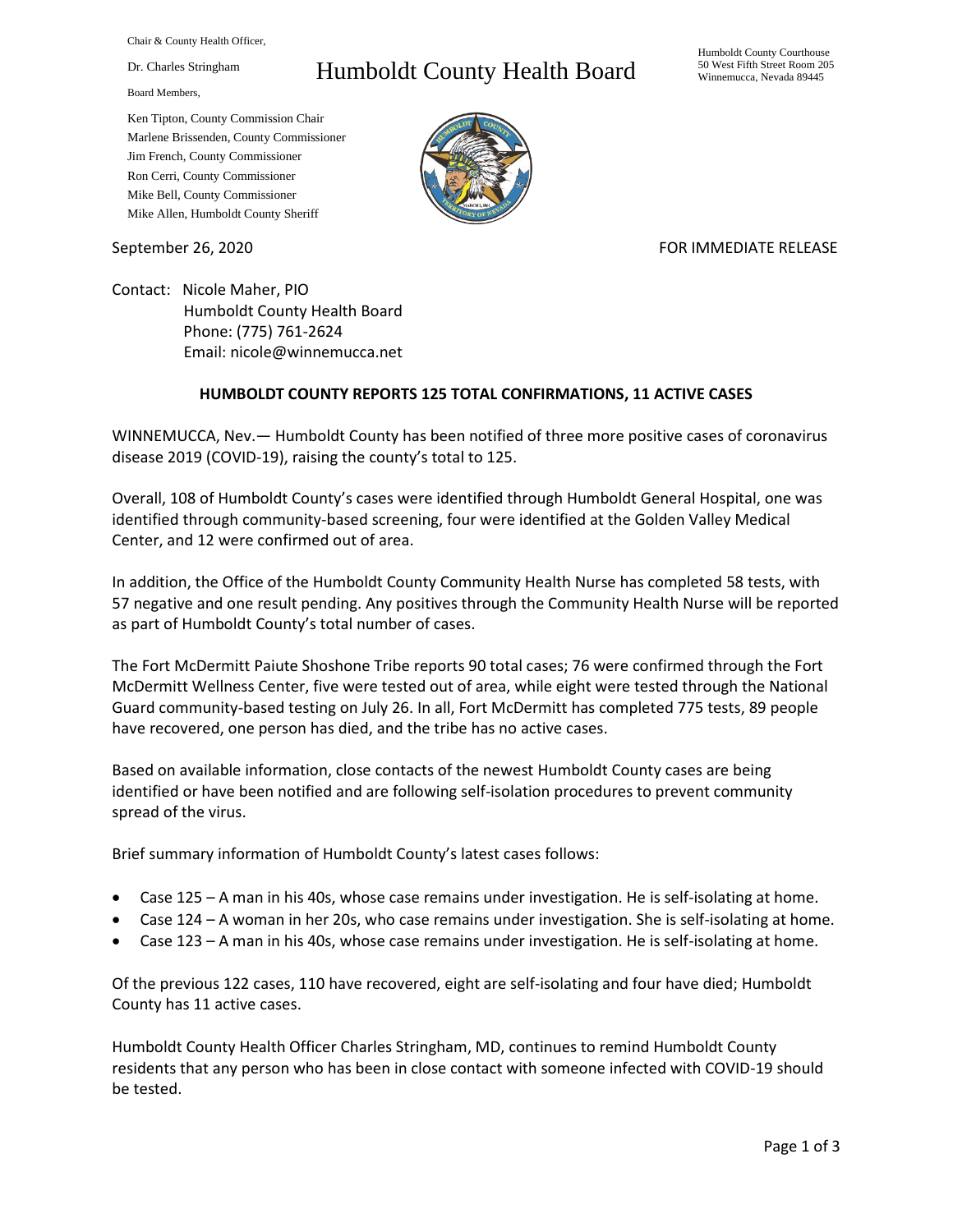Dr. Stringham said "close contact" means:

- You were within 6 feet of someone who has COVID-19 for a total of 15 minutes or more
- You provided care at home to someone who is sick with COVID-19
- You had direct physical contact with the person (hugged or kissed them)
- You shared eating or drinking utensils
- They sneezed, coughed or somehow got respiratory droplets on you

"People who have had close contact with someone with COVID-19 have a responsibility to treat themselves as if they, too, are infected until that is confirmed through a laboratory result," said the doctor.

If the exposed person receives a positive result, they must continue to self-isolate for 12 days from the date of testing; those who test negative for COVID-19 or who feel healthy, still must quarantine for 12 days from the date of testing as symptoms may still appear 2 to 14 days after exposure to the virus.

Those with a weakened immune system due to a health condition or medication may need to selfisolate or quarantine for longer.

"Our goal is two-fold," said Dr. Stringham. "We want to get sick people well, and we want to prevent new people from getting sick."

Dr. Stringham said it is very important for people to follow the instructions they are given to test, to separate themselves from others, to monitor their health, and to follow any continuing direction from their health professionals and authorities, including the Humboldt County Fast Team.

"If we all try to do the right things by wearing a mask, staying 6 feet from others and washing our hands frequently, then we have a much greater chance of protecting ourselves and others," he said.

To prevent the spread of COVID-19 in Humboldt County:

- Stay home to limit exposure, and wear a facial covering if going out in public is necessary.
- Maintain 6 feet of distance from other people at all times.
- Wash hands often with soap and water for at least 20 seconds. If soap and water are not available, use an alcohol-based hand sanitizer.
- Avoid visiting sick people or those who are self-isolating.
- Avoid touching eyes, nose, and mouth.
- Cover coughs and sneezes with a tissue, and throw the tissue in the trash.
- Clean and disinfect frequently touched objects and surfaces.
- Self-isolate if they have had a known exposure, or if they are awaiting COVID-19 test results.
- Stay informed. The COVID-19 situation is changing frequently. Up-to-date information is available on the Centers for Disease Control and Prevention (CDC) [website.](http://www.cdc.gov/coronavirus/2019-ncov/index.html)

Beginning Monday, September 28, the Humboldt General Hospital Screening Clinic will move to the HGH West Campus, located at 51 E. Haskell Street. From 8 a.m. to noon Monday through Friday, the clinic will offer drive-thru screening for asymptomatic persons with a doctor's order only. Those who are experiencing COVID-like symptoms should call their doctor and quarantine at home, or visit the HGH